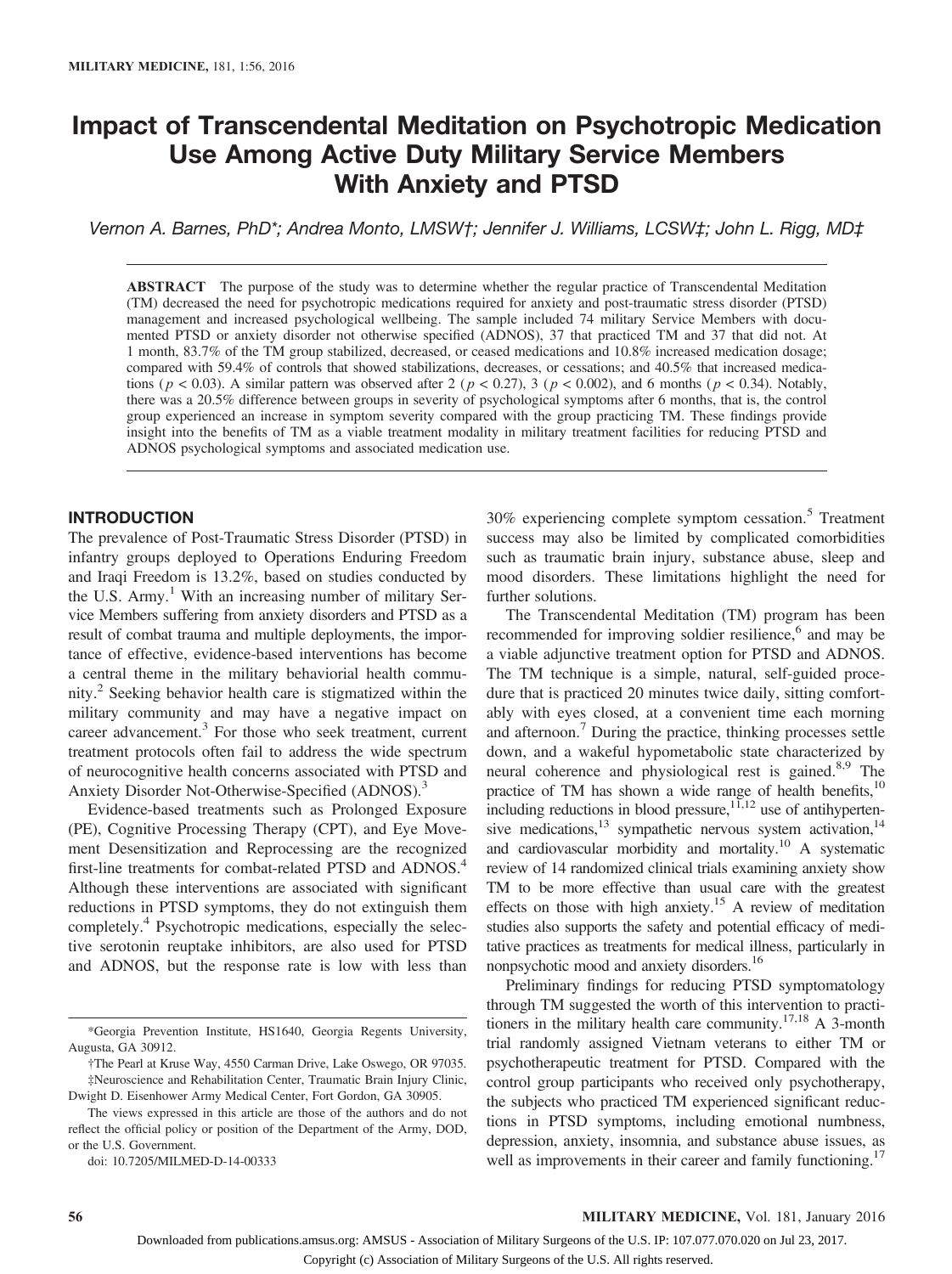These factors were thought to be connected to psychopathological processes that contribute to  $PTSD<sup>19</sup>$  and their mitigation may be involved in the mechanism for reduction in PTSD symptoms.<sup>15</sup> An uncontrolled pilot trial examined the effects of TM practice in Operation Iraqi Freedom and Operation Enduring Freedom veterans with PTSD.<sup>18</sup> Five veterans with PTSD trained in the TM technique and followed for 12 weeks improved on self-report measures of PTSD symptom severity. These findings were supported by a clinical case series conducted with active duty military personnel.<sup>15</sup>

Although existing research presents a case for TM as an adjunctive treatment option for PTSD, this study was the first to examine associations of TM with the use of psychotropic medications for PTSD and ADNOS. Prior research was conducted on limited sample sizes, whereas the current study focuses on a larger sample and employs a control group, increasing generalizability. The purpose of this study was to determine whether the regular practice of TM was associated with decreases in PTSD and ADNOS symptom severity and the need for psychotropic medications required for PTSD and ADNOS symptom management. The researchers hypothesized that military Service Members with PTSD and ADNOS who practiced TM regularly would require fewer psychotropic medications to alleviate PTSD symptoms and exhibit decreased severity in psychological symptoms associated with PTSD and ADNOS as compared with Service Members who did not practice TM.

#### **METHODS**

A retrospective chart review was conducted at the Dwight D. Eisenhower Army Medical Center (DDEAMC) Traumatic Brain Injury (TBI) Clinic at Fort Gordon, Georgia. Medication prescription and usage data as well as psychological measures were collected and analyzed for a period of 6 months. Data collected at the start of TM practice were compared to results after 1, 2, 3, and 6 months. The Institutional Review Board at the DDEAMC approved the study.

## **Sample**

The sample included 74 military Service Members with documented PTSD or ADNOS diagnoses, 37 who practiced TM and 37 who did not. To be considered for TM training, participants were required to be military Service Members with PTSD or ADNOS diagnoses who were stationed at Fort Gordon, GA at the time of the training. Of the 50 individuals who participated in TM training between March 2012 and January 2014, 37 qualified for participation in the current study because of completion of the TM training and self-report of regular TM practice (once per day, 5 days per week) for at least 3 months following the start of training. Study participants were also required to be enrolled in or to have completed PE or CPT with a licensed behavior health provider and to have been prescribed psychotropic medications by a DDEAMC psychiatrist ( $n = 37$ ). Individuals who

had either begun but failed to complete the training or those that did not practice TM regularly following the training were excluded  $(n = 13)$ .

Referrals for the TM program were made from clinic providers, clinical social workers in the Warrior in Transition Battalion, psychology residents, and word of mouth from military Service Member participants. All Service Members with a diagnosis of TBI in the TM group were enrolled in the TBI Clinic for at least 3 months with the exception of 2 Service Members who did not have a TBI diagnosis. These 2 were in behavior health treatment for at least 3 months before enrollment.

A control group of 37 participants, selected from the TBI Clinic files in the Armed Forces Health Longitudinal Technology Application (AHLTA) database, included military Service Members with either PTSD or ADNOS who had been patients at DDEAMC within the last 5 years. To allow for a comparable sample population, the control group was matched to the experimental group with respect to age, sex, and PTSD/ ADNOS diagnoses, and was selected chronologically beginning in 2009. As the TM program at DDEAMC was introduced in March 2012, chart records for the TM group did not extend before that date, whereas the control group included patients in the TBI Clinic between 2009 and 2014. As the TBI Clinic at DDEAMC has a limited capacity to provide behavior health treatment for patients at any given time, it was necessary to extend control group selection back 3 years before the start of TM to obtain a comparable control group. During this 3-year period, the TBI and behavioral health staffing, treatment algorithms, and practice demonstrated no significant changes.

The participants consisted primarily of men because of the higher proportion of men within the military and in direct combat positions. All patients were active duty military Service Members, reservists, or National Guard members between the ages of 24 and 61 years who had PTSD and/or ADNOS diagnoses obtained through formal testing by a DDEAMC behavior health or other military licensed behavior health provider.

# Description of the TM Technique

The TM technique is taught in the United States by the Maharishi Foundation (a 501(c)(3) nonprofit educational organization) by certified teachers.7 The TM practice is a cyclical process characterized by movement of attention from the active level of thinking to more silent and abstract levels to reach a level of fully awake self-awareness, followed by movement of attention back to the active thinking level. $^{20}$  A state of deep rest for the body and increased alertness for the mind facilitates release of mental and physical stress.<sup>20</sup>

Standard teaching materials and format were used as previously described.<sup>7</sup> TM training involved a seven-step course of instruction comprising six 1.5- to 2-hour individual and group meetings conducted over 5 days. Follow-up and maintenance sessions were provided weekly for the first

Downloaded from publications.amsus.org: AMSUS - Association of Military Surgeons of the U.S. IP: 107.077.070.020 on Jul 23, 2017. Copyright (c) Association of Military Surgeons of the U.S. All rights reserved.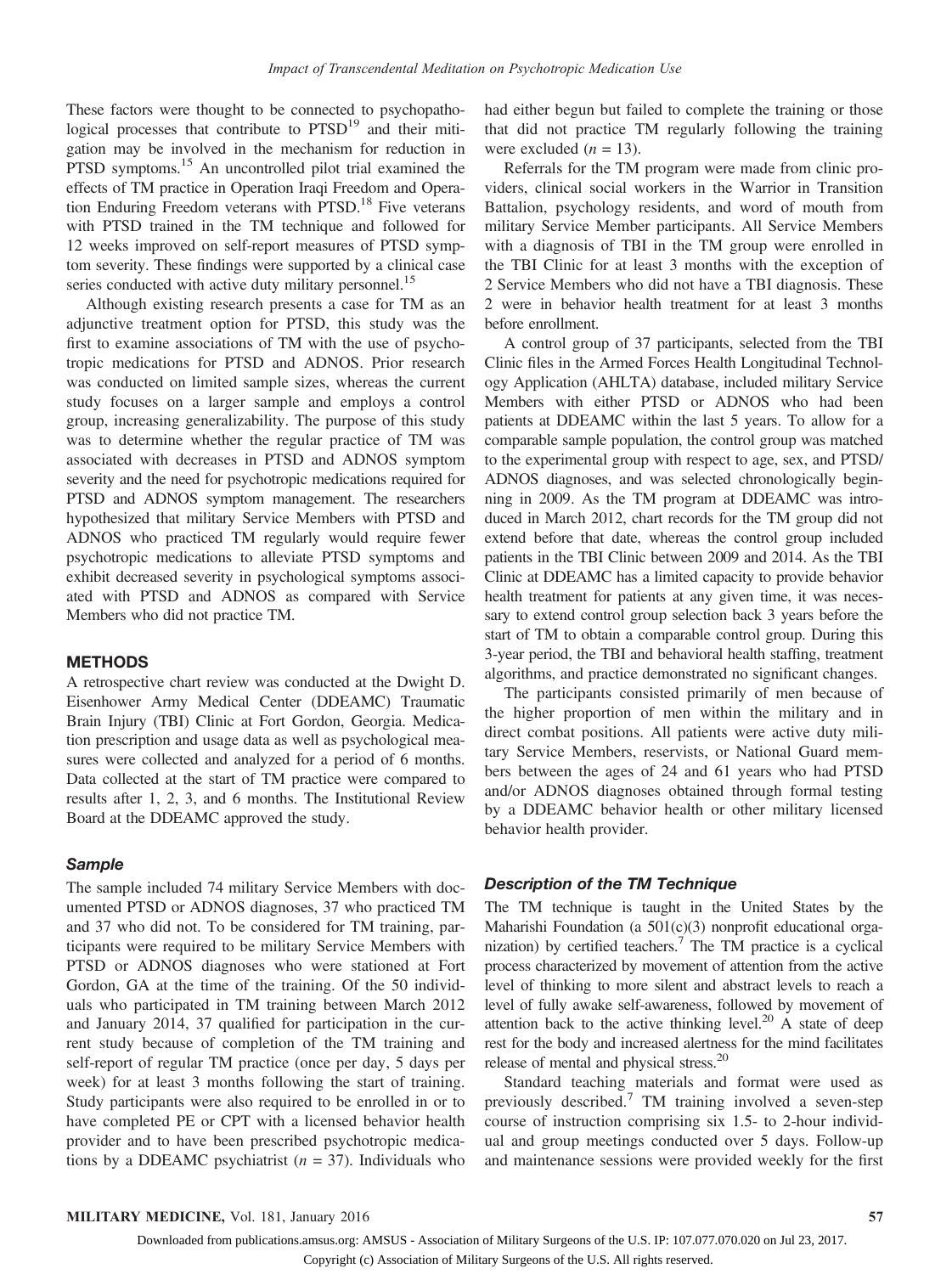month and twice monthly for the next month at the DDEAMC.<sup>15</sup> Participation was voluntary, and military Service Members were given the opportunity to discontinue participation at any time for any reason.

## **Measures**

Psychotropic medications were defined as any medication intended for emotional and behavior modification. Review of treatment records included psychotropic medications such as, antidepressants, anxiolytics, including benzodiazepines, antipsychotics, and antiepileptics used for psychiatric indications. Dosages were measured by milligram amount. Psychotropic medication administration, determined per military Service Member self-report and frequency of medication refills, was defined as the total dosage of psychotropic medications taken per week by the participant at baseline, and 1-, 2-, 3-, and 6-month time intervals. Prescription refill information from the primary psychiatrist/physician assistant and behavior health provider was retrieved from the electronic medical records systems used by the Department of Defense, AHLTA encounter notes, and the Composite Health Care System (CHCS). This information was reviewed at baseline and 1, 2, 3, and 6 months from the start of TM training, or, for the control group, from the start of TBI care as measured by the first appointment with a TBI behavior health specialist. Because appointments did not always occur precisely at those time intervals, the closest appointment to each marker (±1 week maximum) was used for data collection. For the control group, initial dosage determinations were made on the date of the first appointment with a TBI Clinic psychiatrist or physician assistant. For the TM group, initial determinations were made on the date of the first day of TM training. Information on psychotropic medication prescription and self-administration was collected to address the question of whether TM practice decreases the need for medication to alleviate psychological symptoms. Medication administration was measured by the regularity of refills, as the prescription dosage in itself does not display the regularity of participant medication usage.

Psychological symptom severity was determined from selfreport surveys in common use at the DDEAMC: (1) The BASIS-24, (Basis and Symptom Identification Scale) is a 24-item standardized scale intended to identify a wide range of symptoms and problems that occur across the diagnostic spectrum, including depression and functioning, relationships, self-harm, emotional lability, psychosis, and substance abuse.<sup>21</sup> Internal consistency reliability (Cronbach  $\alpha$ ) coefficients ranged from 0.75 to 0.89 and test–retest reliability coefficients (intraclass correlation coefficients) ranged from 0.81 to 0.96 for inpatients. $22$  (2) The OQ-45, (Outcome Questionnaire) is a 45-question self-report outcome tracking instrument, which assesses symptom distress, interpersonal functioning, and social role. $^{23}$  The OQ-45 has a good internal consistency  $(\alpha = 0.93)$  and test–retest reliability  $(r = 0.79)$ .<sup>24</sup> (3) The PCL-S is a 17-item self-report measure of the 17 DSM-IV symptoms of PTSD with high internal consistency ( $\alpha = 0.97$ ) and test– retest reliability ( $r = 0.96$ )<sup>25</sup> The OQ-45 was selected for usage by the DDEAMC Behavior Health Care Line staff and was the primary outcome measure used from 2008–2013. In 2013, the Army Medical Command mandated a change to the BASIS-24 and PCL-S. These outcome measures were chosen for their high validity and reliability as well as their applicability across populations. Although the OQ-45 and BASIS-24 were not designed specifically as measures of PTSD or ADNOS symptom severity, they measure the core aspects of these disorders, cut across diagnoses to assess improvement over time, and provide cut-scores for reliable change and recovery,  $26,27$  aims that are consistent with the research questions identified in the present study. The researchers chose to include all three of the aforementioned psychological measures in collection and analysis to gain the most thorough understanding of changes across time intervals. Although the OQ-45 was in regular use from 2009 to 2012, the BASIS-24 was most commonly used from 2013 to 2014, whereas the PCL-S was utilized intermittently across all time intervals. To include only one of these measures in analysis would have provided an incomplete picture of psychological changes in the sample population. The researchers chose to measure percent change in psychological testing scores and increases versus decreases in overall medication prescription usage as these measures were the clearest indicators of changes in symptomatology given the availability of data.

## Statistical Analysis

All data and statistical analyses were performed using SPSS Version 20.<sup>28</sup> Comparative analyses evaluated differences between the experimental (TM) and control groups after each time interval to determine whether TM, in conjunction with PE or CPT, served as a more effective method of reducing the severity of PTSD and ADNOS symptomatology and medication reliance for symptom management than PE or CPT alone. For the 74 participants included in analysis, 27 medications were prescribed as part of 8 different medication categories. Each participant was prescribed between 1 and 12 medications during the 6-month study period. As such, the most accurate, reliable method of quantifying medication prescription usage across multiple medications and time intervals was selected. Psychotropic medication information was recorded in terms of increases, decreases, or stabilization of prescription amounts, as well as when new additional medications were introduced at each time interval. Changes in medication dosage were determined as being greater, equal to, or less than previous prescription amounts as modified from the initial measurement. For all mean calculations, pair-wise exclusions of missing data were performed. All cases with available data at each specified time interval were included in analyses for that time point. This method of analysis directly addressed the question of a correlation between decreases in reliance on psychotropic medications and TM participation, as

Downloaded from publications.amsus.org: AMSUS - Association of Military Surgeons of the U.S. IP: 107.077.070.020 on Jul 23, 2017. Copyright (c) Association of Military Surgeons of the U.S. All rights reserved.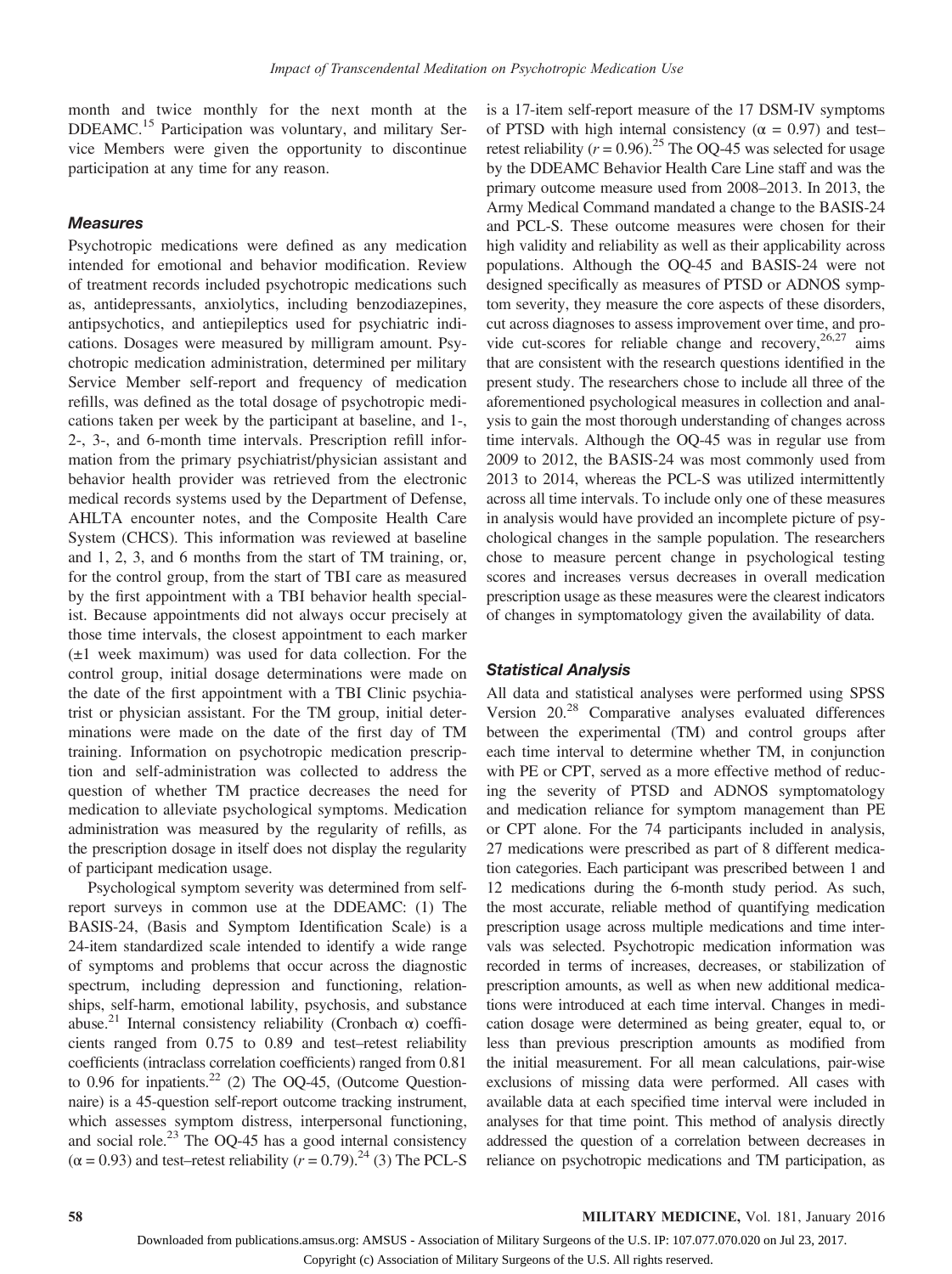it allowed for a quantified comparison of overall medication usage between study groups.

Changes in psychological symptom severity (where a decrease in symptom severity represents an increase in wellbeing) were measured from the baseline at 1, 2, 3, and 6 months from the start of treatment for both groups. A 2-period forecast trend line was created to display the predicted trend in psychological symptoms following treatment. To determine wellbeing, simple unweighted frequencies evaluated increases, stabilizations, and decreases in symptom severity between groups. For all participants, mean change scores were formulated based on the psychological test (BASIS-24, OQ-45, PCL-S) taken most frequently across time intervals. Because participants typically completed only one of the three tests across time intervals, percent change scores of the representative test were utilized to compare results by group as a method of generalizing across tests. The  $\chi^2$  tests evaluated the significance of the between-groups relationship for medication dosage changes at each time interval. The dependent variables were psychotropic medication dosage changes and a composite of changes in psychological symptom severity based on BASIS-24, OQ-45, and PCL-S scores. A one-way analysis of variance (ANOVA) was used to test for differences in psychological wellbeing between the two groups. Data (i.e., psychological test scores) were analyzed as dependent variables using: 2 (Intervention: TM vs. Control) by 2 (Time: baseline vs. 1, 2, 3, and 6 months postintervention) repeated measures analyses of variance with time as the repeated measure. Percent changes in psychological symptom severity were measured from the start of the study period as well as between intervals to determine whether TM had a long-lasting or temporary effect on psychological wellbeing.

#### RESULTS

Table I displays participant demographics as reported in AHLTA. There were no statistically significant differences between the groups on age, gender, or PTSD/ADNOS diagnosis ( $ps > 0.36$ ). Of the 74 participants included in the study, 73.0% ( $n = 27$ ) of the TM group and 70.3% ( $n = 26$ ) of the control group were already taking psychotropic medications at the start of treatment.

Table II compares changes in the dosage of existing medications and addition of new medications prescribed to the TM and control groups at 1, 2, 3, and 6 months from the start of treatment. The TM group was less likely to increase medication dosages and more likely to show medication stabilization, decreases, or cessations. At 1 month,  $83.7\%$  ( $n = 31$ ) of the TM group stabilized, decreased, or ceased medications and  $10.8\%$  ( $n = 4$ ) increased medication dosage. In the control group, 59.4% ( $n = 22$ ) showed stabilizations, decreases, or cessations and  $40.5\%$  ( $n = 15$ ) increased medications  $(\chi^2$  [3] = 9.243;  $p = 0.026$ ). A similar pattern was observed after 3 months, when  $75.6\%$  ( $n = 28$ ) of the TM group showed decreases or stabilization as compared to 59.4%  $(n = 22)$  of the control group  $(\chi^2 \mid 3] = 16.899$ ;  $p = 0.001$ ). At 1 month, 5.4% ( $n = 2$ ) of the TM group and 32.4% ( $n = 12$ ) of the control group added additional medications ( $\chi^2$  [1] = 8.197;  $p = 0.004$ ), and at 3 months, only 2.7% ( $n = 1$ ) of the TM group added an additional medication as compared to 27.0% ( $n = 10$ ) of the control group ( $\chi^2$  [1] = 8.118;  $p = 0.004$ ).

Figure 1 displays the changes in prescription medication by treatment group, including increases in medication dosages and the introduction of additional medications over a 6-month period. The control group increased medication dosages significantly more often than the TM group after 1 month  $(p = 0.026)$  and 3 months  $(p = 0.001)$  but the changes were not statistically significant at 2 and 6 months ( $ps = ns$ ). There was also a greater introduction of additional medications among the control group as compared to the TM group after 1 month ( $p = 0.004$ ) and 3 months ( $p = 0.004$ ) that were not statistically significant at 2 and 6 months ( $ps = ns$ ).

Figure 2 displays mean changes in psychological symptom severity. The TM group was associated with a decrease in symptom severity from baseline after 6 months  $(M =$ 0.898,  $SD = 0.212$ ), with a two-period forecast trend line predicting a continued decrease in symptom severity after 6 months. The control group was associated with an increase in symptom severity from baseline after 6 months  $(M =$ 1.103,  $SD = 0.552$ , with a 2-period forecast trend line

| Item            | TM Group $n = 37$        | Control Group $n = 37$   | Total $N = 74$           |
|-----------------|--------------------------|--------------------------|--------------------------|
| Age $(N)$       | $(M = 41.22, SD = 8.14)$ | $(M = 41.01, SD = 8.73)$ | $(M = 41.01, SD = 8.73)$ |
| $21 - 30$       | $8.11\%$ (3)             | $18.92\%$ (7)            | $13.51\%$ (10)           |
| $31 - 40$       | 37.84\% (14)             | $24.32\%$ (9)            | $31.08\%$ (23)           |
| $41 - 50$       | $40.54\%$ (15)           | $40.54\%$ (15)           | $40.54\%$ (30)           |
| $51 - 60$       | $10.81\%$ (4)            | $16.22\%$ (6)            | $13.51\%$ (10)           |
| 61-70           | $2.70\%$ (1)             | $\Omega$                 | $1.35\%$ (1)             |
| Gender $(N)$    |                          |                          |                          |
| Female          | $8.10\%$ (3)             | $8.10\%$ (3)             | $8.10\%$ (6)             |
| Male            | 91.9% (34)               | $91.9\%$ (34)            | $91.9\%$ (68)            |
| Diagnosis $(N)$ |                          |                          |                          |
| <b>ADNOS</b>    | 54.05% (20)              | 54.05% (20)              | 54.05% (40)              |
| <b>PTSD</b>     | 45.95% (17)              | 45.95% (17)              | 45.95% (34)              |

TABLE I. Participant Demographics

#### MILITARY MEDICINE, Vol. 181, January 2016 59

Downloaded from publications.amsus.org: AMSUS - Association of Military Surgeons of the U.S. IP: 107.077.070.020 on Jul 23, 2017. Copyright (c) Association of Military Surgeons of the U.S. All rights reserved.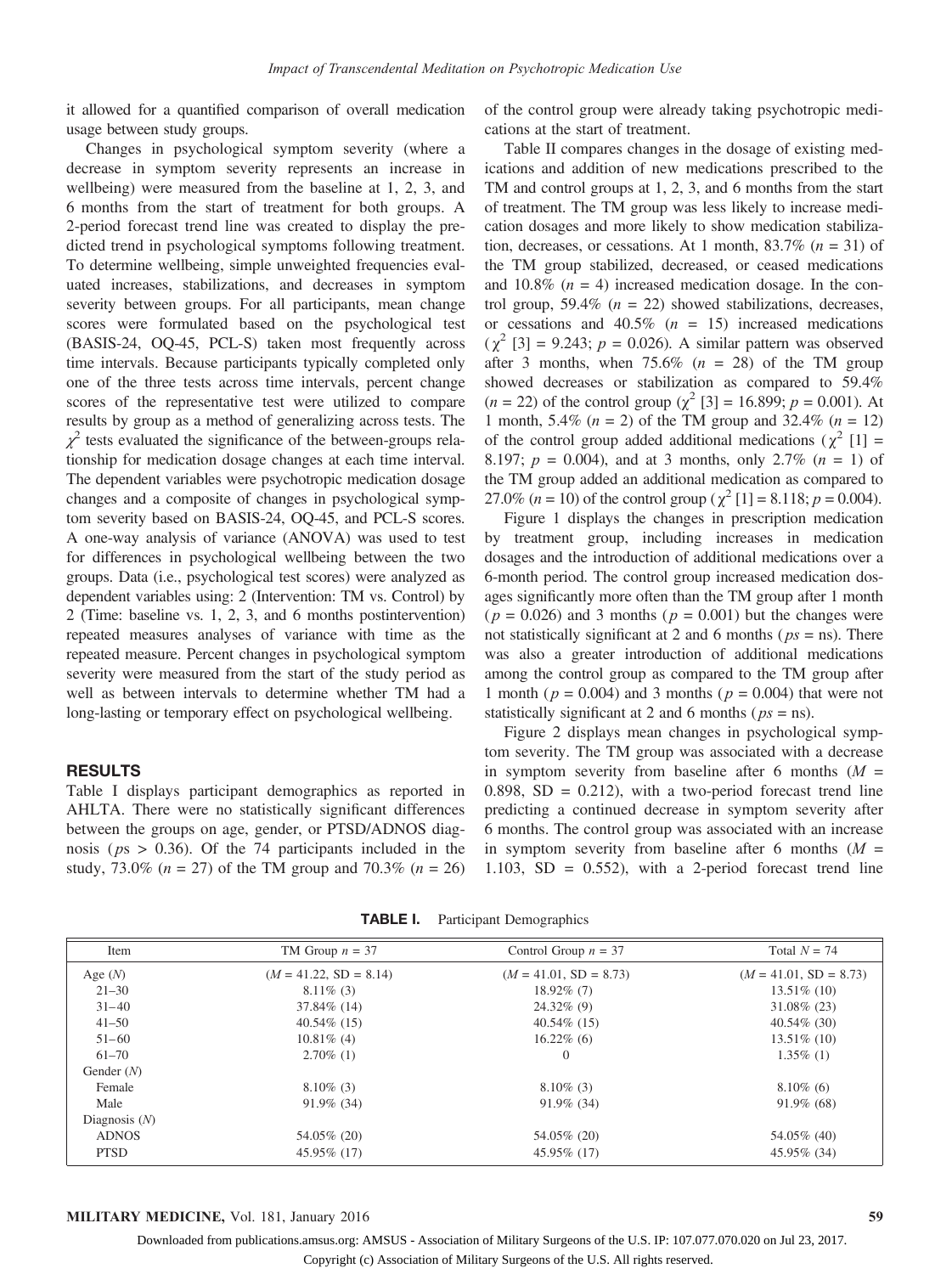|                                                         |             | One Month                   |              |                | Two Months            |          |             | Three Months                                                                                                                        |               |              | Six Months            |         |
|---------------------------------------------------------|-------------|-----------------------------|--------------|----------------|-----------------------|----------|-------------|-------------------------------------------------------------------------------------------------------------------------------------|---------------|--------------|-----------------------|---------|
| $N = 74$                                                | F           | Control                     | $\chi'$ (df) | M              | Control $\chi^2$ (df) |          | M           | Control $\chi^2$ (df)                                                                                                               |               | <b>NL</b>    | Control $\chi^2$ (df) |         |
| New Medication Introduced (N) $5.4\%$ (2) $32.4\%$ (12) |             |                             |              |                |                       |          |             | $8.20(1)^{**}$ 10.8% (4) $8\%$ (4) $8\%$ (7) $2.7\%$ (1) $2.7\%$ (1) $2.7\%$ (7) $8.12$ (7) $8.21.6\%$ (5) $8\%$ (8) $8.21.6\%$ (8) |               |              |                       | 0.36(1) |
| Medication Change $N$ (%)                               |             |                             | $9.24(3)**$  |                |                       | 2.64 (2) |             |                                                                                                                                     | $(6.90(3)$ ** |              |                       | 3.36(3) |
| 1+ Medications Ceased                                   | $5.4\%(2)$  | $8.1\%$ (3)                 |              | $13.5\%$ (5)   | $10.8\%$ (4)          |          | $13.5%$ (5) |                                                                                                                                     |               | $16.2\%$ (6) | 21.6% (8)             |         |
| Medication Decreased                                    | 2.7% (1)    |                             |              | $\overline{0}$ |                       |          |             | $2.7\%$ (1)                                                                                                                         |               | $8.1\%$ (3)  | 5.4% (2)              |         |
| Medication Stable                                       |             | $75.6\%$ (28) $51.3\%$ (19) |              | 70.2% (26)     | 56.7% (21)            |          | 75.6% (28)  | 56.7% (21)                                                                                                                          |               | 35.1% (13)   | 27.0% (10)            |         |
| Medication Increased                                    | $0.8\%$ (4) | 40.5% (15)                  |              | $16.2\%$ (6)   | 32.4% (12)            |          | $5.4\%$ (2) | 40.5% (15)                                                                                                                          |               | $13.5\%$ (5) | 32.4% (12)            |         |
| Unknown                                                 | 5.4% (2)    |                             |              |                |                       |          | 5.4% (2)    |                                                                                                                                     |               | 27.0% (10)   | 13.5% (5)             |         |

TABLE II. Psychotropic Medication Usage

**TABLE II.** 

Psychotropic Medication Usage



FIGURE 1. Increases in prescribed medication by treatment group: Comparison of the Transcendental Meditation (TM) and control groups on the number of participants with added medications or increased dosages over a 6-month period. Among the control group, more participants added additional medications than the TM group after 1 ( $p = 0.004$ ) and 3 months ( $p = 0.004$ ). The control group was also more likely to increase dosages than the TM group after 1 ( $p = 0.026$ ) and 3 months ( $p = .001$ ).



FIGURE 2. Changes in symptom severity by treatment group: Comparison of the Transcendental Meditation (TM) and control groups on the mean proportion change in psychological symptom severity from the baseline  $Y = 1$ , with results  $>1.00$  signifying an increase in symptom severity.  $Y = 1$  was defined as the baseline psychological score, with means over 1.0 signifying increases in symptom severity.

predicting a continued increase in symptom severity after 6 months, signifying a 20.5% difference between outcomes. Although not statistically significant at 2 and 6 months, changes in the psychological symptom severity scores differed between the two groups with a decrease for the TM group compared with an increase in controls after 1 month  $(F [1, 57] = 5.744, p = 0.020)$  and 3 months  $(F [1, 57] =$ 3.015,  $p = 0.088$ ).

# **DISCUSSION**

Overall, the results suggested that active duty military Service Members with PTSD or ADNOS who regularly practice TM, in addition to receiving traditional therapies, may experience decreases in medication reliance and psychological symptom severity compared with those who received the

Downloaded from publications.amsus.org: AMSUS - Association of Military Surgeons of the U.S. IP: 107.077.070.020 on Jul 23, 2017.

\*

start of treatment.

start of treatment

Copyright (c) Association of Military Surgeons of the U.S. All rights reserved.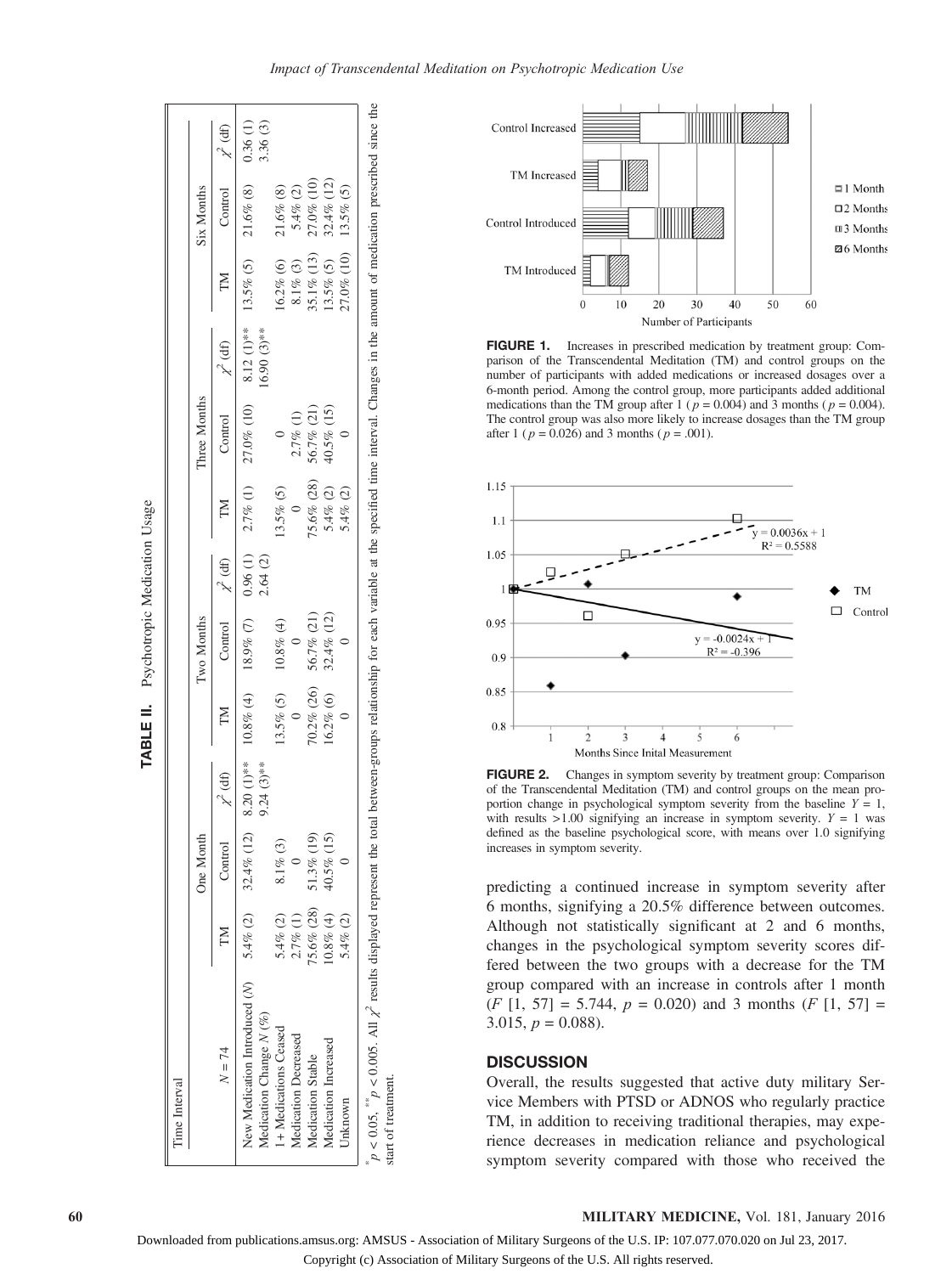same therapies without TM. The practice of TM was (1) more likely to be associated with decreasing, ceasing, or stabilizing psychotropic prescription dosages; (2) less likely to be associated with additional medications; and (3) more likely to be associated with decreases or stabilizations on self-report measures of psychological symptom severity compared with controls. The association of medication decreases for the TM group was statistically significant after 1 and 3 months. These findings were in accord with previous results of a 12-month study of patients with hypertension, which found that the practice of TM significantly decreased the use of antihypertensive medications compared to controls.<sup>13</sup>

Although the relationship between the TM and control groups with respect to decreases or stabilizations in medication prescription after 2 and 6 months was not statistically significant, the introduction of new medications for the control group was observed at almost twice the frequency of the TM group with more TM subjects showing a decrease or stabilization in medication usage. Although not statistically significant, psychological wellbeing improved among the TM group after 6 months, whereas the control group showed a slight decrease in wellbeing. It is important to note that although both groups displayed relatively stable psychological scores, the TM group was able to stabilize scores without increasing medication dosages, whereas the control group required increases in medication dosages for similarly stable or worsened results. Studies indicate that medication and therapy in combination serves as a more effective treatment for behavior health conditions than either treatment strategy alone.<sup>29</sup> In the Department of Defense and the Veterans Administration, medication treatment of PTSD is not considered a class "A" recommendation. The TM program may serve to address the stigma of being seen by a military behavior health provider, making it a potentially attractive treatment option for Service Members.<sup>6</sup>

If TM is to be considered as an effective adjunct therapy for relief of PTSD and ADNOS symptoms, the findings suggest that a reduction in the use of psychotropic medication use may be expected. An important consideration is the hesitancy that behavior health providers may have discontinuing a medication that seems to be working. Consider the scenario of a patient who is on psychotropic medication(s) and practicing TM who reports his symptoms as stable or perhaps even improving. In such a situation where both therapies have been initiated, the provider faces a difficult decision in his evaluation of the patient's progress, as there is no definitive way to know whether the stabilization or improvement in symptoms is due to the medications or TM.

#### Study Limitations

#### Internal Validity

The findings may be viewed with caution because of the small convenience sample size. The confounding variable of maturation was controlled for by the use of a matching control group, such that "time" was not observed to have an effect on recovery independent of TM practice. All individuals who fit the subject study criteria were included in the analyses to increase the possibility of equitable selection.

The instrumentation for the quantification of medication changes was a potential limitation to the study design. Because this study was completed through retrospective chart review, the authors could not control for medication prescription changes or limit the total number of medications prescribed. There was also the difficulty of quantifying multiple medications. Among participants in both groups, prescription of 27 different medications over 8 different medication categories resulted in limitations to generalizability of dosage changes. It was necessary to extend control group selection back 3 years before the start of TM to obtain a group of comparable size. During this period, the TBI and behavior health staffing, treatment algorithms, and practice demonstrated no significant changes.

Misuse of medication among patients who may have been medication noncompliant may have adversely impacted data collection on prescribed medication dosages and regularity of filled prescriptions but this effect applied to both groups. With regard to the statistical analysis, our methodology directly addressed the question of a correlation between decreases in reliance on psychotropic medications and TM participation, as it allowed for a quantified comparison of overall medication usage between study groups.

Although both the control and the TM group were subject to the same therapeutic interventions, CPT and PE therapy were not administered in an identical time frame to both groups. The control group participated in psychotherapy during an earlier time frame than the TM group and external factors affecting the controls may have changed, including mental health providers' treatment styles, organizational policies, military culture, and war-related events and media coverage.

Data missing because of lack of availability of documentation and the lack of a consistent severity tool limited the psychological symptom findings. In addition, patients did not always complete psychological testing measures within the specified time intervals. A further limitation listed was the lack of participant information following discharge from the military. Many members receiving treatment for behavior health conditions were also undergoing medical disability reviews and were not always available 6 months after the start of treatment, as they may have been discharged from active duty military service. Consequently, participants may have filled prescriptions through civilian pharmacies, at which point the AHLTA or CHCS databases may have falsely read as "no active medications." To address these issues we reasoned that because the TM and control groups were matched, it was likely that this effect was similarly prevalent in both groups and consequently less likely to pose a risk to the validity of the results.

Downloaded from publications.amsus.org: AMSUS - Association of Military Surgeons of the U.S. IP: 107.077.070.020 on Jul 23, 2017. Copyright (c) Association of Military Surgeons of the U.S. All rights reserved.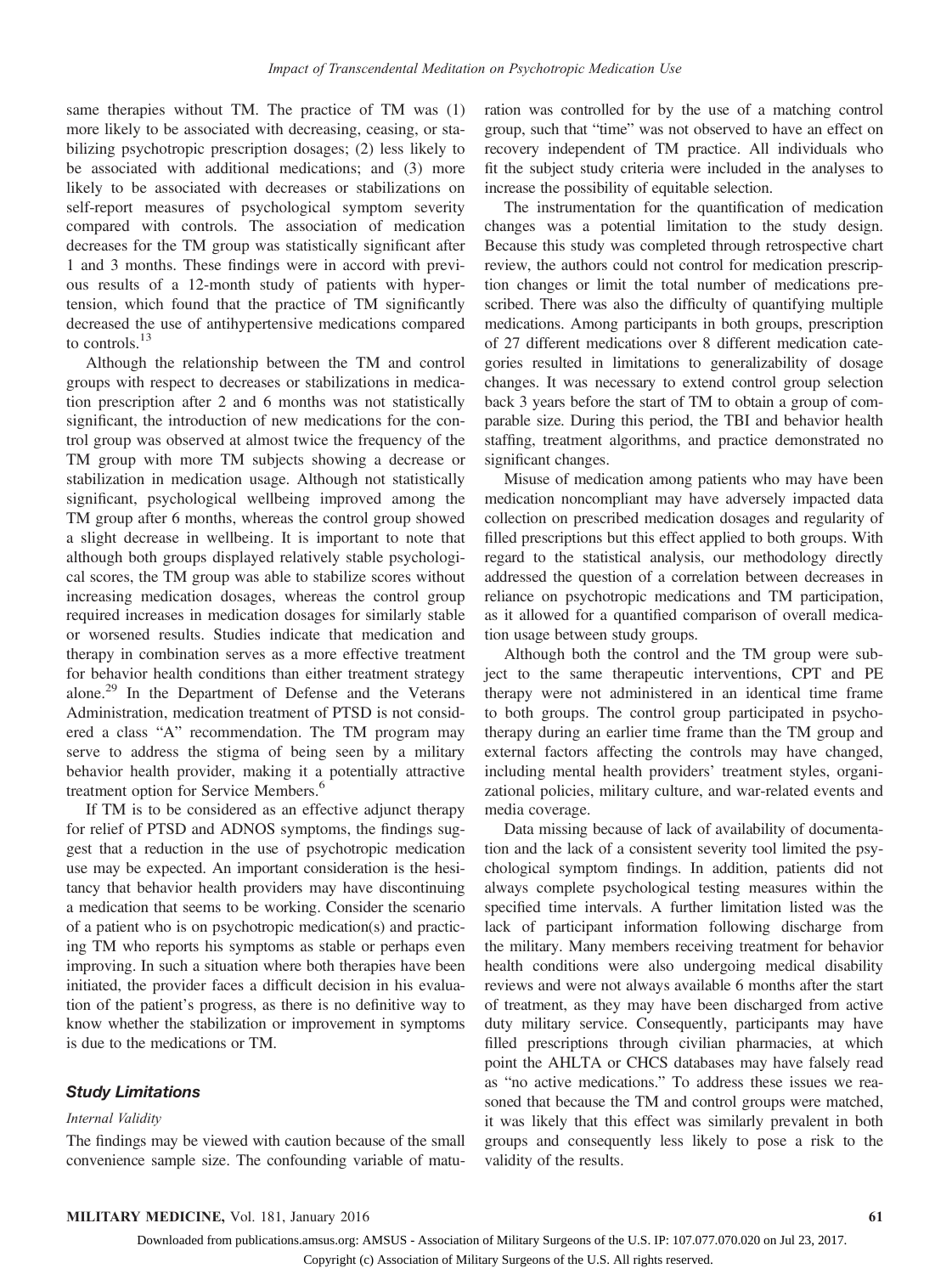#### External Validity

A larger sample size would have allowed for better generalization of study results, however, we were limited to 37 individuals who fit the criteria for the intervention group. Further research will need to be conducted to determine whether the findings can be repeated in other Army hospitals with active duty Service Members, Veterans, and civilians who have never served in the military. It is unknown whether these findings are generalizable to other meditation and mindfulness practices as alternative therapies.

#### Military Relevance and Conclusion

The most effective course of treatment for PTSD has been highly debated and is currently a central focus in the military community because of the large number of Service Members returning from recent deployment with PTSD.<sup>30</sup> The most pressing concern among military behavior and physical health providers is how best to provide effective, quality care to Service Members. Overall, the findings suggest that TM practice decreases psychotropic medication dosages and improves psychological testing scores compared with matched controls. It is anticipated that this chart review will provide valuable insight into the benefits of TM as a viable treatment modality in military treatment facilities. The retrospective chart review provided a valuable tool for quickly and inexpensively gathering pilot data and aids in guiding the development of future prospective studies. Based on our findings, a prospective randomized clinical trial of TM and its effects on behavioral wellness and psychotropic usage is warranted to determine if TM may serve as a viable supplement to therapy or as an alternative to psychotropic medication therapy.

# ACKNOWLEDGMENT

We gratefully acknowledge Major Daniel J. Correa MD, U.S. Army Medical Command, for his help with editing the manuscript.

Funding for Transcendental Meditation training was provided by the David Lynch Foundation Operation Warrior Wellness.

#### **REFERENCES**

- 1. Kok BC, Herrell RK, Thomas JL, Hoge CW: Posttraumatic stress disorder associated with combat service in Iraq or Afghanistan: reconciling prevalence differences between studies. J Nerv Ment Dis 2012; 200(5):  $444 - 50$ .
- 2. Richardson LK, Frueh BC, Acierno R: Prevalence estimates of combatrelated post-traumatic stress disorder: critical review. Aust N Z J Psychiatry 2010; 44(1): 4–19.
- 3. Spoont MR, Murdoch M, Hodges J, Nugent S: Treatment receipt by veterans after a PTSD diagnosis in PTSD, mental health, or general medical clinics. Psychiatr Serv 2010; 61(1): 58–63.
- 4. Cukor J, Olden M, Lee F, Difede J: Evidence-based treatments for PTSD, new directions, and special challenges. Ann N Y Acad Sci 2010; 1208: 82–89.
- 5. Berger W, Mendlowicz MV, Marques-Portella C, et al: Pharmacologic alternatives to antidepressants in posttraumatic stress disorder: a systematic review. Prog Neuropsychopharmacol Biol Psychiatry 2009; 33(2): 169–80.
- 6. Rees B: Overview of outcome data of potential meditation training for soldier resilience. Mil Med 2011; 176(11): 1232– 42.
- 7. Roth R: Maharishi Mahesh Yogi's Transcendental Meditation. Washington, DC, Primus, 2002.
- 8. Jevning R, Wallace RK, Biedebach M: The physiology of meditation: a review. A wakeful hypometabolic integrated response. Neurosci Biobehav Rev 1992; 16: 415–24.
- 9. Travis F, Shear J: Focused attention, open monitoring and automatic selftranscending: categories to organize meditations from Vedic, Buddhist and Chinese traditions. Conscious Cogn 2010; 19(4): 1110–8.
- 10. Barnes VA, Orme-Johnson DA: Prevention and treatment of cardiovascular disease in adolescents and adults through the Transcendental Meditation Program®: a research review update. Curr Hypertens Rev 2012; 8(3): 227–42.
- 11. Rainforth MV, Schneider RH, Nidich SI, Gaylord-King C, Salerno J, Anderson JW: Stress reduction programs in patients with elevated blood pressure: a systematic review and meta-analysis. Curr Hypertens Rep 2007; 9: 520–8.
- 12. Brook RD, Appel LJ, Rubenfire M, et al: Beyond medications and diet: alternative approaches to lowering blood pressure: a scientific statement from the American Heart Association. Hypertension 2013; 61(6): 1360–83.
- 13. Schneider RH, Alexander CN, Staggers F, et al: A randomized controlled trial of stress reduction in the treatment of hypertension in African Americans over one year. Am J Hypertens 2005; 18(1): 88–98.
- 14. Dillbeck MC, Orme-Johnson DW: Physiological differences between Transcendental Meditation and rest. Am Psychol 1987; 42: 879–81.
- 15. Barnes VA, Rigg JL, Williams JJ: A clinical case series: treatment of PTSD with Transcendental Meditation in active duty military personnel. Mil Med 2013; 178(7): e836–40.
- 16. Arias AJ, Steinberg K, Banga A, Trestman RL: Systematic review of the efficacy of meditation techniques as treatments for medical illness. J Altern Complement Med 2006; 12(8): 817–32.
- 17. Brooks JS, Scarano T: Transcendental Meditation in the treatment of post-Vietnam adjustment. J Couns Dev 1985; 64: 212–5.
- 18. Rosenthal JZ, Grosswald S, Ross R, Rosenthal N: Effects of transcendental meditation in veterans of Operation Enduring Freedom and Operation Iraqi Freedom with posttraumatic stress disorder: a pilot study. Mil Med 2011; 176(6): 626–30.
- 19. Lang AJ, Strauss JL, Bomyea J, et al: The theoretical and empirical basis for meditation as an intervention for PTSD. Behav Modif 2012; 36(6): 759–86.
- 20. Travis FT: Transcendental Meditation technique. In: The Corsini Encyclopedia of Psychology and Behavioral Science, pp 1705–6. Edited by Craighead WE, Nemeroff CB. New York, Wiley, 2001.
- 21. Tarescavage AM, Ben-Porath YS: Psychotherapeutic outcomes measures: a critical review for practitioners. J Clin Psychol 2014; 70(9): 808–30.
- 22. Eisen SV, Normand SL, Belanger AJ, Spiro Ar, Esch D: The Revised Behavior and Symptom Identification Scale (BASIS-R): reliability and validity. Med Care 2004; 42(12): 1230–41.
- 23. Beckstead DJ, Hatch AL, Lambert MJ, Eggett DL, Goates MK, Vermeersch DA: Clinical significance of the Outcome Questionnaire (OQ-45.2). Behav Analyst Today 2003; 4(1): 79–90.
- 24. Lambert MJ, Morton JJ, Hatfield D: Administration and Scoring Manual for the OQ®-45.2 Outcome Questionnaire. Salt Lake City, UT, American Professional Credentialing Services, 2004.
- 25. Weathers FW, Litz BT, Herman DS, Huska JA, Keane TM: The PTSD Checklist (PCL): Reliability, validity, and diagnostic utility. Paper presented at the Annual Conference of the International Society for Traumatic Stress Studies. San Antonio, TX, 1993.